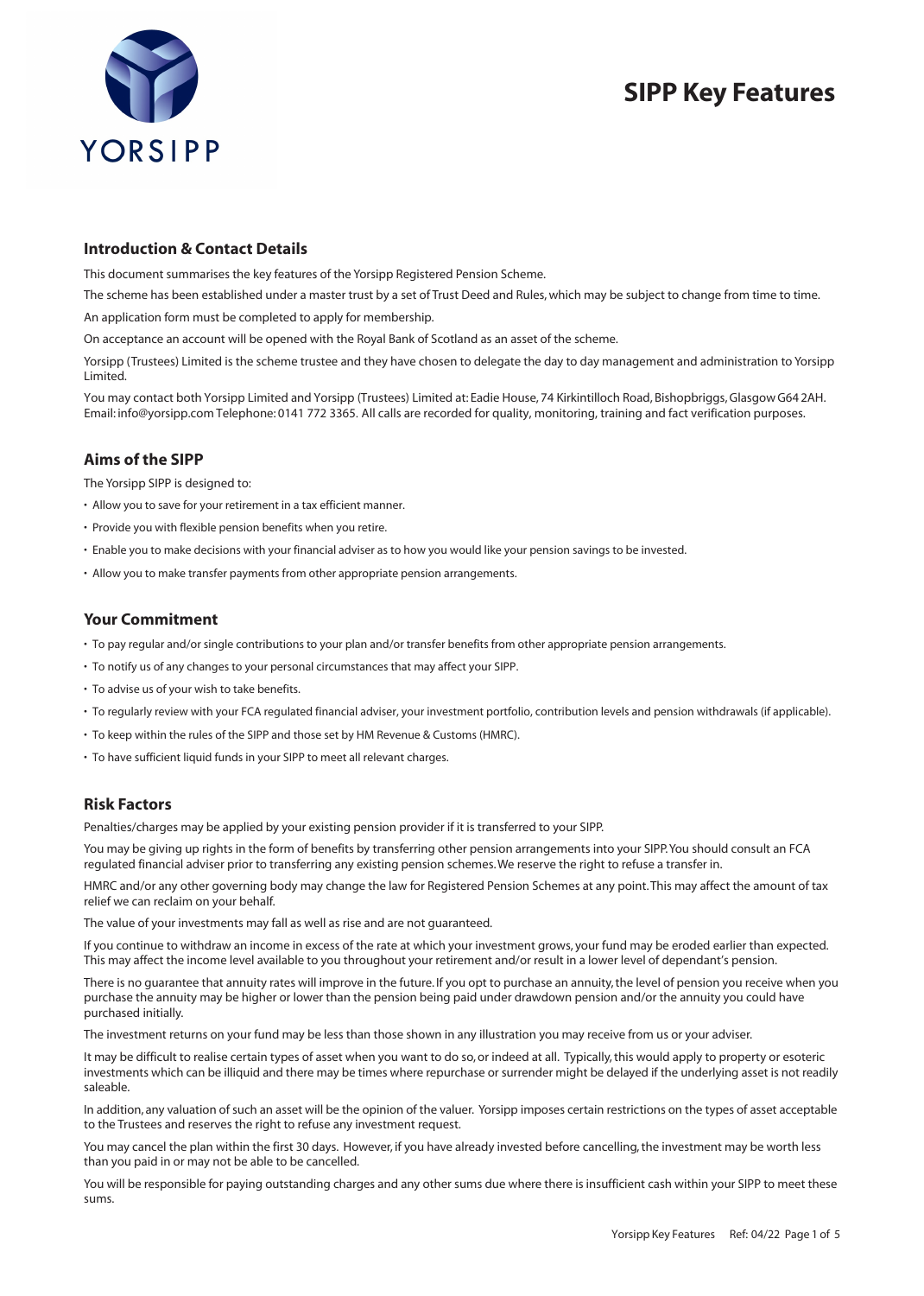# **Your Personal Illustration**

We will provide you with a personalised illustration which will give you details of the potential benefits and costs.

## **What is the Yorsipp SIPP?**

It is a registered pension scheme which allows you to invest in a wide range of assets. Your selected investment choice will be held under the name of the trustees, Yorsipp (Trustees) Limited.

You should be aware that personal and stakeholder pension schemes are generally available and these may meet your needs at least as well as the Yorsipp Registered Pension Scheme.

# **Who Will Administer My SIPP?**

Your SIPP will be administered by Yorsipp Limited in accordance with the Trust Deed and Rules, which may be varied from time to time. A copy of the Trust Deed and Rules is available on request.

# **Will I Have a SIPP Bank Account?**

You will be set up with an individual bank account with the Royal Bank of Scotland (the bank). This will enable payments to be received, standing orders to be set up and payments out in the form of BACS, CHAPS, Cheque and Faster Payment. The Trustee isthe only signatory to each account.

Should the bank fail in the future, protection is available under the Financial Services Compensation Scheme (FSCS). Please refer to the Compensation section below for further details.

We may hold some or all of the cash in your SIPP bank account on a Virtual Fixed Term Deposit account. Whilst such cash will not physically leave your individual SIPP bank account, it will be notionally allocated to a pooled account in the bank. This will be kept wholly separate from cash belonging to Yorsipp Ltd and will be for a maximum period not exceeding 12 months. Yorsipp reserves the right to retain some or all of the interest from such an account.

In the event of the bank's failure, your FSCS claim will be a share of the cash held in all pooled bank accounts at the bank.

## **What Will My Plan Be Worth?**

The final value of your SIPP is not guaranteed and will depend on a number of factors including, payments received, duration of investment, charges paid and the performance of your chosen investments. Please remember that the value may go down as well as up.

We will send you a review of how your SIPP is doing each year.

# **Contributions**

Anyone can make contributions to a UK registered pension scheme. However, you will only be entitled to tax relief if you are a Relevant UK Individual. To qualify as a Relevant UK Individual, you must meet at least one of the following criteria:

- you have relevant UK earnings chargeable to UK income tax for that year; or
- you are tax resident in the UK at some time during that year; or
- you were tax resident in the UK at some time during the five tax years immediately before that year and when you became a member of the pension scheme; or
- you or your spouse / civil partner have, for that year, general earnings from overseas Crown employment subject to UK tax.

You can choose to make one off or regular payments. If you are employed, your employer can also make payments on your behalf.

Any other person or company can contribute to your SIPP on your behalf; any such payments are treated as though they were made by you personally.

Contributions after the age of 75 do not qualify for tax relief regardless of whether or not you are a Relevant UK Individual.

HMRC set the Annual Allowance for pension contributions. For the tax year 2022/2023 this is set at £40,000. The Annual Allowance is reduced for those with an "Adjusted Income" (broadly total taxable income plus pension input amounts) above £240,000. For every £2 of income between £240,000 and £312,000, the Annual Allowance will be reduced by £1. This does not apply to those with "Threshold Income" below £200,000 (broadly taxable income excluding pension inputs, except salary sacrifice arrangements set up from 9 July 2015).

If you have accessed pension benefits flexibly from any UK Registered Pension Scheme (via Flexi-Access Drawdown or Uncrystallised Funds Pension Lump Sum) the Money Purchase Annual Allowance will be triggered. The Money Purchase Annual Allowance is £4,000 for 2022/2023 and applies to contributions to Money Purchase schemes only, including your SIPP.

It may be possible to carry forward any unused Annual Allowance from the previous three tax years. There is no carry forward of the Money Purchase Annual Allowance.

## **What Tax Benefits Are Available?**

All Relevant UK Individuals are eligible fortaxelief on contributions up to £3,600 gross per annum or 100% of relevant UK earnings, if greater. Taxrelief is restricted to the Annual Allowance (or Money Purchase Annual Allowance where applicable).

Your contributions are paid net of basic ratetaxand Yorsipp Limited reclaimstaxrelief on your behalf in accordance with the current rules set by **HMRC**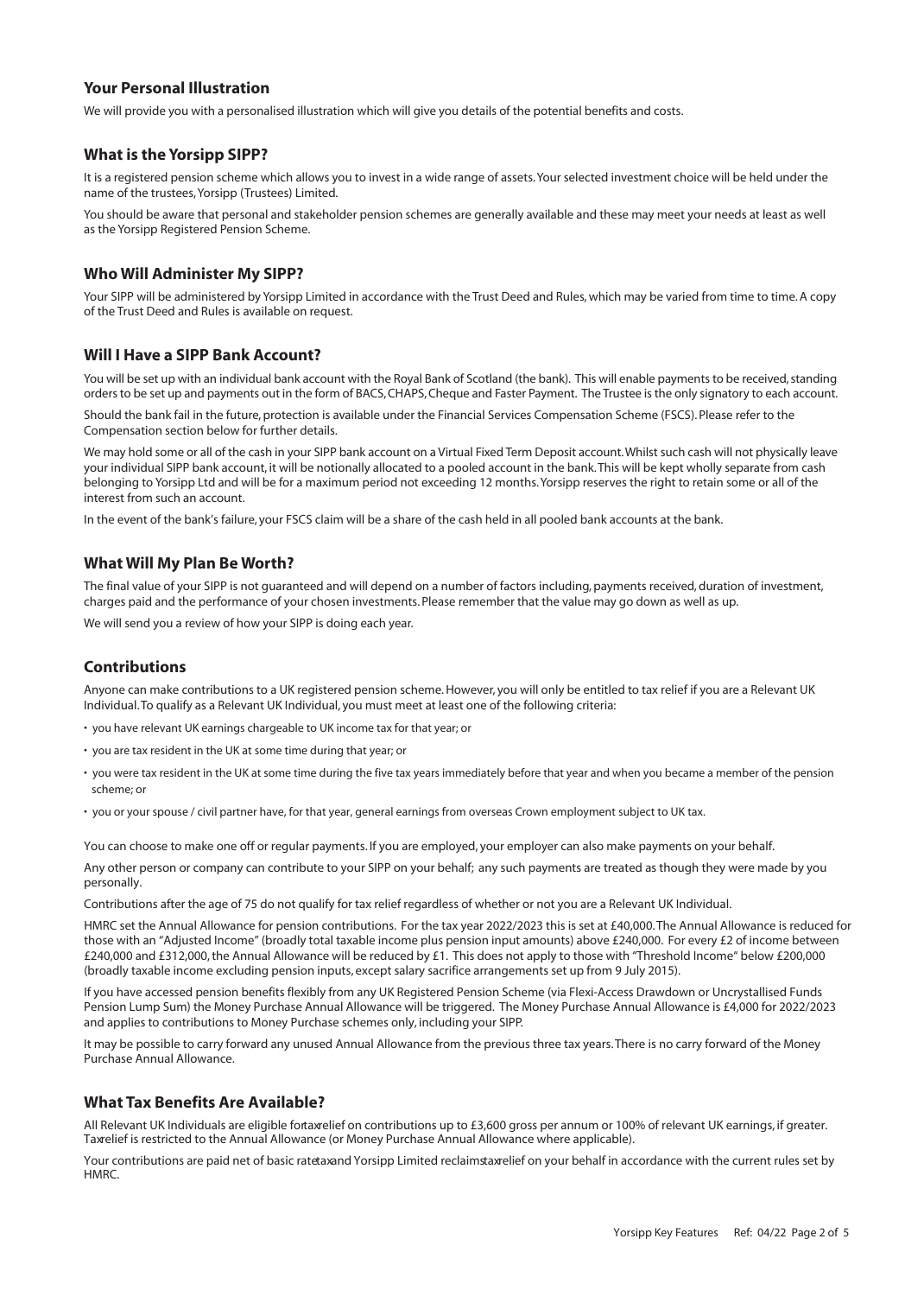If you are a higher or additional rate taxpayer then you will be able to claim further tax relief through your self assessment tax return or by otherwise contacting your local inspector of taxes if you do not normally complete a tax return.

For example, we will reclaim £20 from HMRC in respect of a contribution of £80.

If your employer makes contributions on your behalf, these will normally be treated as a business expense and tax relief will be granted by the local inspector of taxes, although this is not guaranteed.

Assets held within the SIPP will generally be free of taxation.

# **What Can I Invest In?**

You may invest in a wide range of investments including:

- Bank Accounts
- Commercial Land or Property
- Quoted and unquoted shares
- Insured policies
- Collective Investments

You cannot purchase residential property or any tangible moveable property such as art, antiques, wine, jewellery, classic cars, racehorses etc.

Investments under the Singular SIPP and Step Up SIPP are limited to those classed as standard for SIPPs by the Financial Conduct Authority (FCA). Some types of non-standard investments are permitted under the Full SIPP, subject to the investment satisfying our due diligence checks and receiving our approval prior to investment. Further details on standard and non-standard investments can be found on our website: www.yorsipp.com/investments/. If you are in any doubt whether an investment is standard or non-standard you should check with us first.

Yorsipp (Trustees) Limited retains the right to refuse any investment. However, we will only exercise this right if we believe that the investment may give rise to a financial liability or a breach of regulatory requirements. Yorsipp (Trustees) Limited uses a 3rd party platform to assist with the due diligence of certain unregulated investments.

# **Pension Wise**

Pension Wise is the government's free and impartial service, designed to help you understand more about your pension and choices at retirement. Whilst they cannot make a personal recommendation, they can help you understand your options. The guidance is available online, by telephone or face to face. Further information can be found on their website at: www.pensionwise.gov.uk or by telephone on 0800 138 3944 (+44 20 3733 3495 if you are outside the UK).

#### **When Can I Withdraw Pension Benefits?**

You are allowed to take benefits from age 55 onwards. Benefits may be taken earlier in the case of ill health if you are no longer able to carry out your current occupation. You may take all or part of your retirement benefits.

# **What Benefits Will Be Available To Me When I Retire?**

The amount of benefits available will depend on the value of your pension fund at retirement.

You may take up to 25% of your pension fund as a Pension Commencement Lump Sum (PCLS).

This is normally free of any taxation. The remaining fund is used to provide income. If you take part of your fund as cash, this will leave less to provide pension payments.

A Lifetime Allowance charge may apply when retirement benefits are taken, depending on how much istaken, and how much Lifetime Allowance you have remaining. The Lifetime Allowance applies to the total of all benefits you have in Registered Pension Schemes. The standard Lifetime Allowance is £1,073,100 for tax year 2022/2023. However, there are a number of forms of protection which might increase your Lifetime Allowance.

## **Capped Drawdown**

This is income taken directly from your fund and is capped at a limit of your pre-6April 2015 drawdown pension fund.

Themaximumthat can be taken annually is capped at 150% of the relevant rate dependent on your age. This rate is set by the Government Actuaries Department (GAD).

Under age 75 your level of income is reviewed every three years and then annually thereafter from age 75.

Your income can be paid monthly, quarterly, half yearly or yearly.

Income payments will be taxed at your marginal tax rate.

## **Flexi-Access Drawdown**

This option is available to everyone crystallising benefits post 6 April 2015, age 55 and over.

There is no limit to the income being withdrawn.

Income payments will be taxed at your marginal tax rate.

When you withdraw income from your flexi access fund the amount you can contribute to any money purchase arrangement will be restricted, see "Contributions".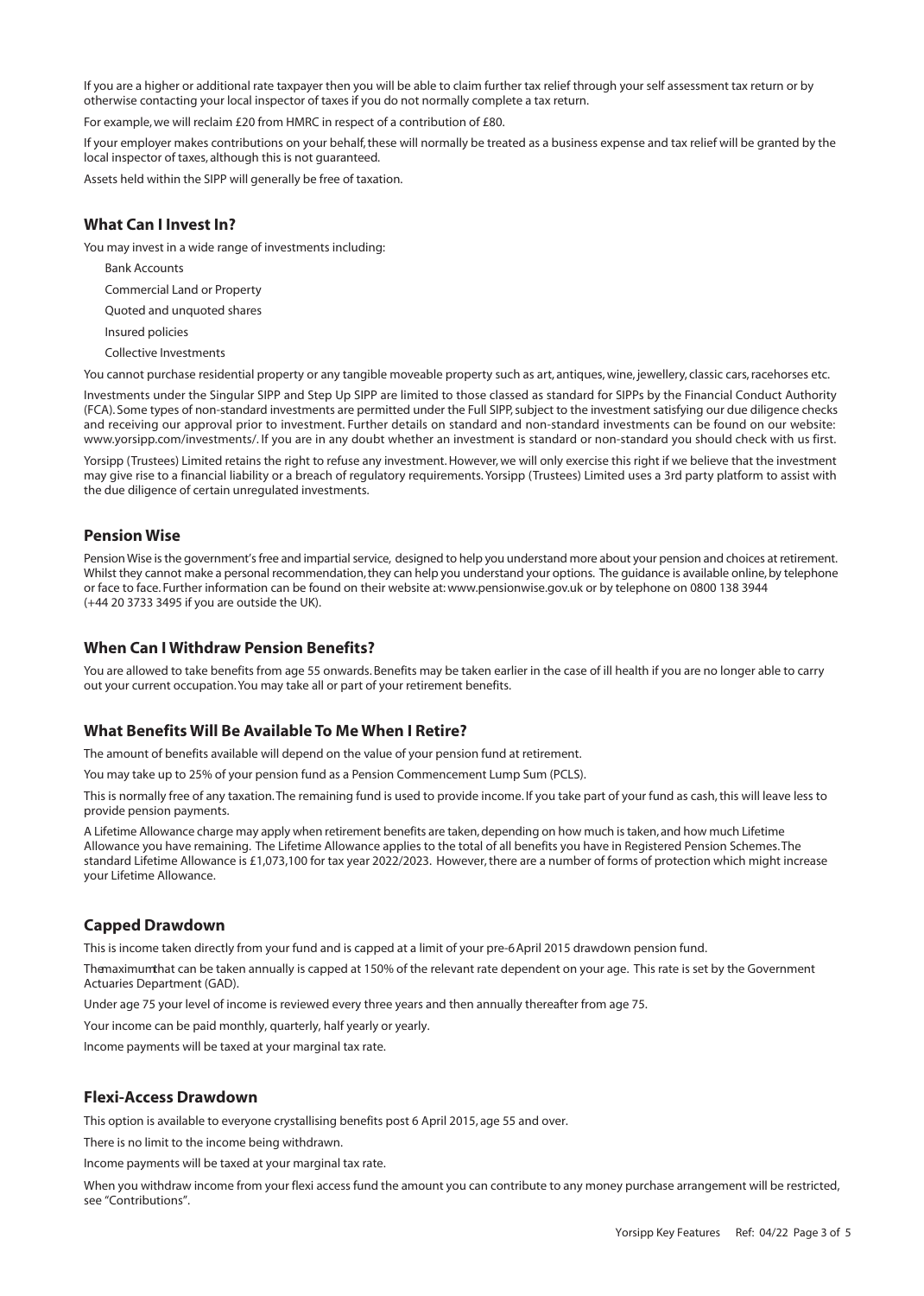# **Uncrystallised Funds Pension Lump Sum**

This lump sum is made up of 25% cash, paid tax free, with the remaining 75% subject to tax at your marginal tax rate.

If you receive an Uncrystallised Funds Pension Lump Sum the amount can contribute to any money purchase arrangement will be restricted, see "Contributions".

# **What Happens If I Die Before Taking Benefits?**

#### **• Lump Sum**

If you are under age 75, a lump sum up to the value of the Lifetime Allowance (£1,073,100 2022/2023) may be paid free of tax. If you are over 75 this is taxed at the recipient's marginal rate of income tax, however no test against the Lifetime Allowance will be required. These benefits must be paid out within 2 years of your death.

#### **• Income Withdrawal**

Where death occurs before age 75 your beneficiary is able to designate funds for income withdrawal within two years of your death. This amount will be tested against your Lifetime Allowance, with any excess subject to a Lifetime Allowance charge, but the income will not be taxed. If you are over 75 at the time of your death, income withdrawal can still be paid but it will be subject to the beneficiaries' marginal rate of tax. However there will be no test against your Lifetime Allowance.

#### **• Annuity**

This is a pension purchased by your pension fund with an annuity provider. The pension payable is dependent on the type of annuity and the annuity rate applicable at that time.

## **What Happens If I Die After Taking Benefits?**

## **• Lump Sum**

If you are under age 75 a lump sum, up to the value of the Lifetime Allowance, may be paid free of tax. Where a lump sum is paid, this benefit must be paid out within two years of your death. If you are over 75 a pension and/or lump sum may be paid, subject to tax at the recipient's marginal rate of income tax, however no test against the Lifetime Allowance will be required.

#### **• Income Withdrawal**

Your spouse, civil partner, dependants or beneficiaries are able to continue with income withdrawals, under flexi-access drawdown. Where death occurs before age 75, the pension may be paid free of tax. If you are over 75, a pension may be paid, subject to tax at the recipient's marginal rate of income tax.

## **• Annuity**

Your spouse, civil partner or dependant is able to purchase an annuity.

Where an annuity has already been purchased it will continue to be paid on the basis of the selected dependant's pension and for the guaranteed period selected at the time of purchase.

# **Expression of Wish**

You can complete the SIPP Member Expression of Wish Form to advise us of your wishes of who should receive the death benefits paid from the SIPP. Whilst we will take your wishes into consideration the trustees are not bound by these instructions.

# **What Are The Charges?**

Details of the charges that will apply to your SIPP are shown on the Yorsipp Fee Schedule. This can be found at our website, www.yorsipp.com/products-services/sipp/sipp-fees/

## **Your Right To Change Your Mind**

You may change your mind about having a Yorsipp SIPP. When your plan commences you will receive a cancellation notice. This will give you the right to cancel it during the next 30 days.

You may waive the right to cancel your SIPP and certain other assets held within the SIPP. Information on this is provided in the Yorsipp application form.

This waiver is not available if the investment is a transfer value from deferred pension benefits.

If you cancel your SIPP you will receive a refund of all of your contributions. If the value of any investment made falls prior to us receiving your cancellation notice you may not receive the original investment amount back.

It may not be possible to return transfer funds to the original pension arrangement should you return the cancellation notice. You will need to arrange for these funds to be transferred to an alternative registered pension scheme who will accept the funds.